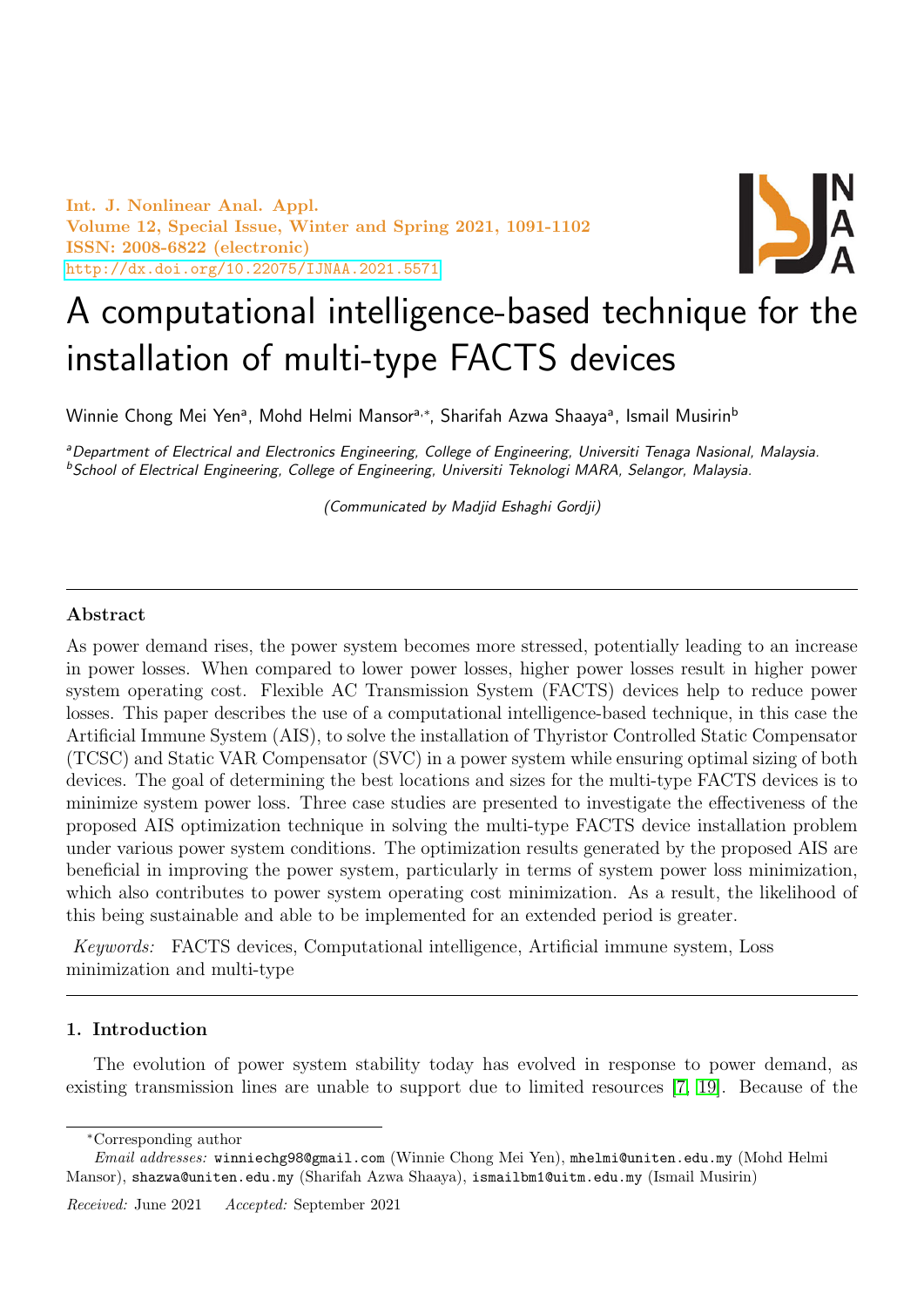limited resources, there was a risk that as the transmission lines became increasingly loaded, they would create a power transfer-limiting factor [\[19,](#page-11-0) [18,](#page-11-1) [2\]](#page-10-1). By also including the fact that, in order to expand a power transmission network, obstacles such as environmental, cost, and stability issues were managed to shut down [\[12,](#page-10-2) [17\]](#page-11-2). As a result, the Flexible AC Transmission Systems (FACTS) controller has been widely used in the problem-solving of steady-state control of a power system.

The FACTS device is a combination of power electronics components and traditional power system components that can increase a line's power transfer while also effectively assisting in the operation of the power system within a safe margin of stability [\[5,](#page-10-3) [9\]](#page-10-4). FACTS controllers can perform network condition control in a short period of time, and this feature of FACTS devices can be used to improve the voltage stability, steady state stability, and transient stability of a dynamic power system. This FACTS feature contributes to the increased use of an existing network in close proximity to its thermal loading capacity, lowering the likelihood of replacing transmission lines [\[21,](#page-11-3) [26\]](#page-11-4). Furthermore, FACTS devices monitor the network's power flow while reducing the heavy load on the lines, resulting in increased load capability, reduced power system losses, improved network reliability, lower production costs, and compliance with contractual requirements.

The FACTS devices are classified into three types based on their switching mode: mechanically switched (such as phase shifting transformers), thyristor switched, or fast switched (which uses an Insulated-Gate Bipolar Transistors (IGBTs). Others, such as the Phase Shifting Transformer (PST) and the Static VAR Compensator (SVC), have been recognized because they are the first generation of FACTS devices capable of controlling voltage at the necessary bus to improve the voltage profile of the power system. Because of recent advances in power electronics and controls, the application range of FACTS has expanded [\[19,](#page-11-0) [21\]](#page-11-3).

There has been a variety of advances in the fields of computational intelligence research over the year, with the most popular types of research being population-based, stochastic search algorithms with collaborative and competitive traits. Kennedy and Eberhart [\[16\]](#page-11-5) developed the Particle Swarm Optimization (PSO) algorithm, which is based on the social patterns of animal swarms (for example, bird blocks and fish schools). Furthermore, population-based computational intelligence techniques such as Particle Swarm Optimization (PSO), Evolutionary Programming (EP), and Genetic Algorithm (GA) were used to evaluate the overall loadability of the transmission system after the installation of FACTS devices [\[22\]](#page-11-6). Meanwhile, other techniques such as Artificial Neural Network (ANN), Simulated Annealing (SA), Ant Colony Optimization (ACO), and Artificial Immune System (AIS) are being used more frequently for purposes other than power system stability. EP, Hybrid Tabu Search and Simulated Annealing (TS/SA), GA, Repetitive Power Flow (RPF) process, and Fuzzy Decision Making, as well as PSO, were used to test the optimal placement of various types of FACTS devices in the power system. The GA and PSO techniques were used as an additional aspect to improve the TCSC parameters. Even though both techniques are effective, PSO has an advantage over GA in terms of a more robust balance mechanism and greater variance in both local and broad-ranging abilities. The PSO and EP techniques were implemented on the IEEE 30-Bus RTS, demonstrating their efficacy in loss minimization schemes [\[4,](#page-10-5) [15\]](#page-11-7). The computational intelligence techniques for multi-FACTS device installation face challenges when it comes to implementing the entire system. The technique has been used for various types of devices in recent years, but constraints have limited the number of multi-FACTS that can be installed. The aforementioned obstacles were supposed to be overcome in order to produce a high-efficiency system. Based on previous research, studies were conducted to improve transmission system loadability, reduce installation costs, or both by determining the best placement and control of FACTS devices using a variety of methods. The cost must be accurately planned so that the product (system) does not cost more than the total initial cost. This increases the likelihood of the product (system) being confirmed as a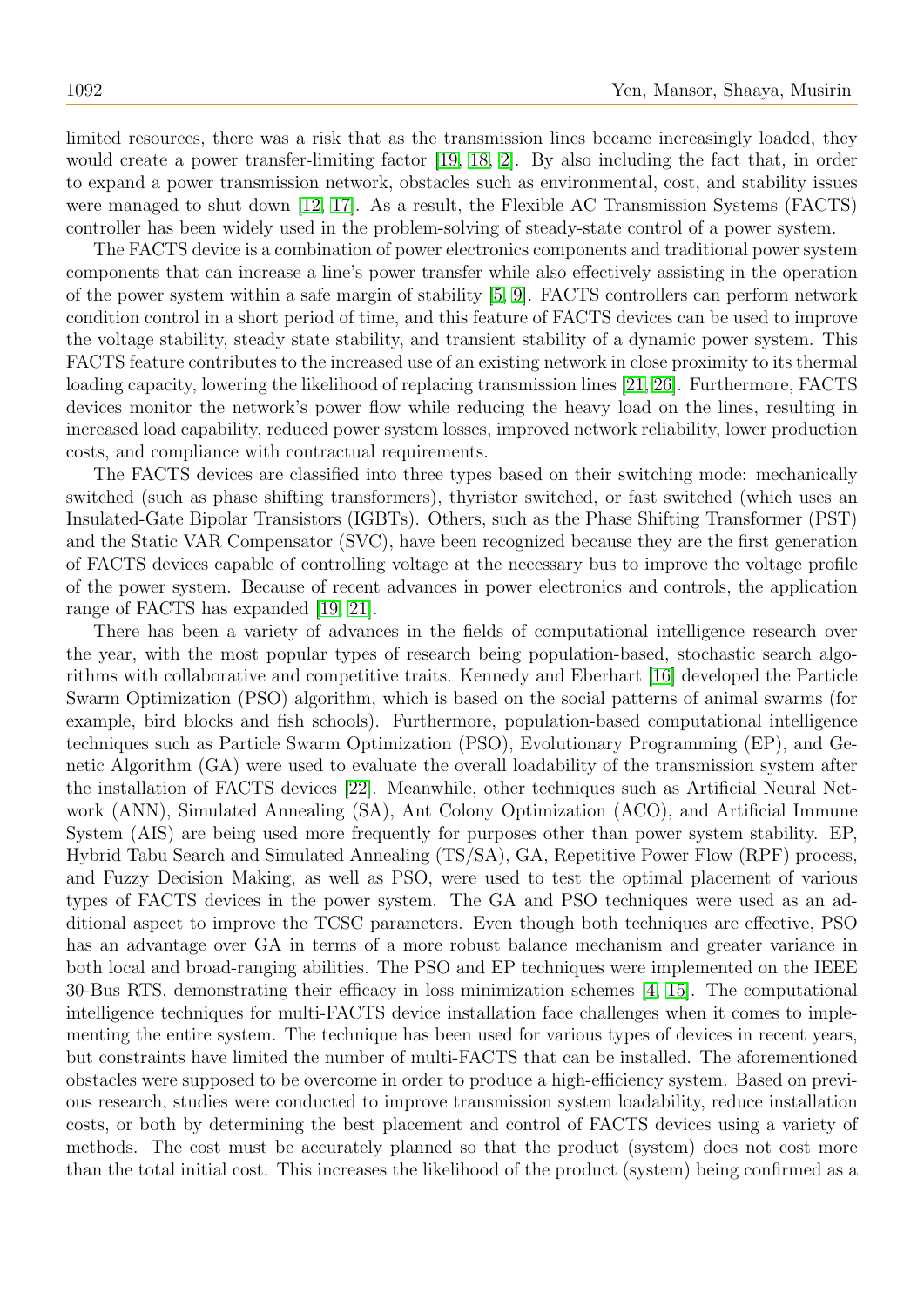sustainable system and being implemented for an extended period. Nonetheless, fewer studies on the computational time and convergence characteristics of loadability enhancement using the approach described in the preceding introduction have been conducted. The computational time usually increases as the scale of the optimization problem grows larger; however, it is claimed that it only takes a short period of time for computation to maintain high performance.

The primary goal of this paper is to use AIS, a computational intelligence-based technique, to optimize the installation of multi-FACTS devices in power systems. The technique is expected to be able to reduce existing disadvantages and reduce system power loss in the power system to improve its operation.

## 2. Research method

This section discusses the development of the AIS optimization technique for installing multi-FACTS devices including the Static VAR Compensator (SVC) and Thyristor-Controlled Series Compensator (TCSC) on the IEEE 26-Bus RTS. The TCSC and the SVC are the two types of FACTS devices that have been selected for installation in this project, and they will be used together. These FACTS devices have been chosen based on their characteristics in terms of assisting in the reduction of the system's power loss, among other things. TCSC allows for the control and advancement of transmission line power transfer capabilities by adjusting the transmission line's impedance as the transmission line conducts either inductive or capacitive compensation. Because the primary goal of the TCSC is to regulate transmission line impedance by increasing its reactance in series with transmission lines, it cannot be installed at branches where transformers operate, resulting in improved loadability, transmission line transfer capacity, dynamic and static security, and enhanced transience. Figures 1 and Figure 2 show the TCSC device's structure and location on the transmission line, respectively.



Figure 1: Basic structure of TCSC

As shown in Figure [2,](#page-3-0) the TCSC is a series compensator composed of a thyristor-controlled reactor and a capacitive bank connected in parallel. TCSC is a controllable reactance that is connected in series with a transmission line. Its purpose is to monitor power flow, reduce overload, and improve loadability by increasing or decreasing the transmission line reactance. The equivalent reactance of line produces the following equation based on the configuration:

$$
x_{ij} = x_{ij}^{line} + x_{ij}^{TCSC}
$$
 (1)

Where,

 $x_{ij}^{line}$  is the transmission line reactance, and  $x_{ij}^{TCSC}$  is the TCSC reactance.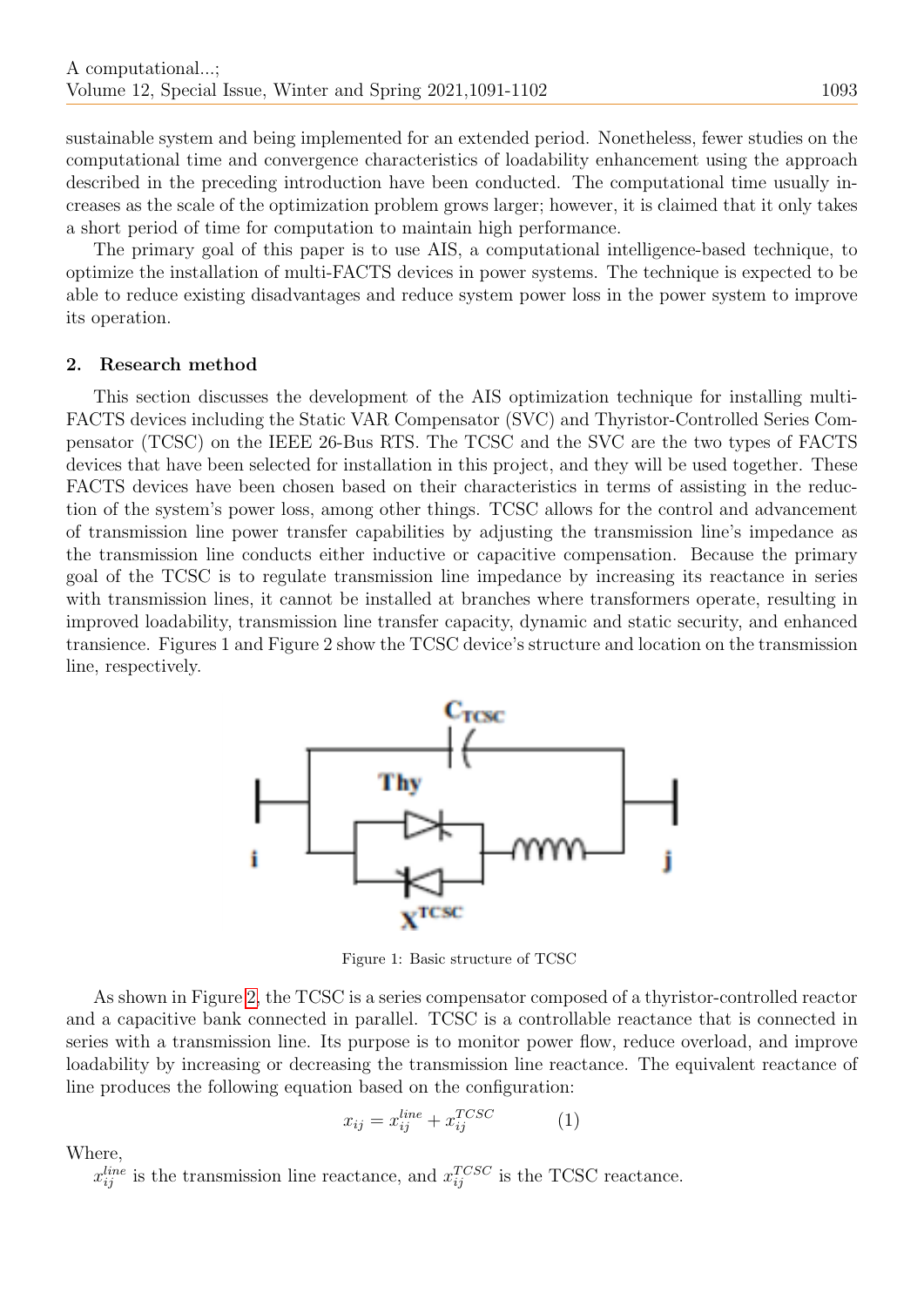

Figure 2: TCSC location on the transmission line [\[23\]](#page-11-8)

It can also be written as follows:

<span id="page-3-0"></span>
$$
x_{ij} = (1 + \gamma_{TCSC}) x_{ij}^{line} \tag{2}
$$

Where,

 $\gamma_{TCSC}$  is TCSC compensation ratio with value ranging between -0.8 to 0.2 as shown in (3).

$$
-0.8 \le \gamma_{TCSC} \le 0.2 \tag{3}
$$

The branch's new admittance can be expressed as:

$$
Y_{ij} = \frac{1}{\left(r_{ij}^{line} + j(x_{ij}^{line} + x_{ij}^{TCSC})\right)}
$$
(4)

Where,

 $Y_{ij}$  is the bus admittance matrix with TCSC and  $r_{ij}^{line}$  is the transmission line resistance.

SVC is a FACTS device controller that connects to the transmission lines in parallel. SVC absorbs reactive power in the inductive mode and provides reactive power in the capacitive mode at its link point [\[4\]](#page-10-5). When connected to the bus, the SVC is an ideal reactive power provider; however, when shunt connected to a transmission line, it is a variable admittance. Figures 3 and Figure 4 depict the structure of SVC and its location on the bus, respectively.

The SVC is a VAR compensator with a shunt attached to it. The SVC, like the TCSC, incorporates a series capacitor bank shunted with a thyristor-controlled reactor, as shown in Figure 3. The system is then shunt connected to the bus via a step-up transformer bank, which raises the voltages to the required transmission levels (this transformer will be managed in the same way as the other transformers in the system). Because SVC can exchange dynamically reactive power (absorb or generate) with the network's designated attached bus, it can control voltage magnitude [\[8,](#page-10-6) [3\]](#page-10-7). The SVC is represented by a variable shunt reactive susceptibility model in Figure 4. It injects or absorbs reactive power from the bus. The reactive power provided is limited the following equation.

$$
-100MVAR \le Q_{SVC} \le 100MVAR \tag{5}
$$

The reactive power values obtained by varying the SVC shunt susceptance value within the following range:

$$
B_{SVC}^{min} \le B_{SVC} \le B_{SVC}^{max} \tag{6}
$$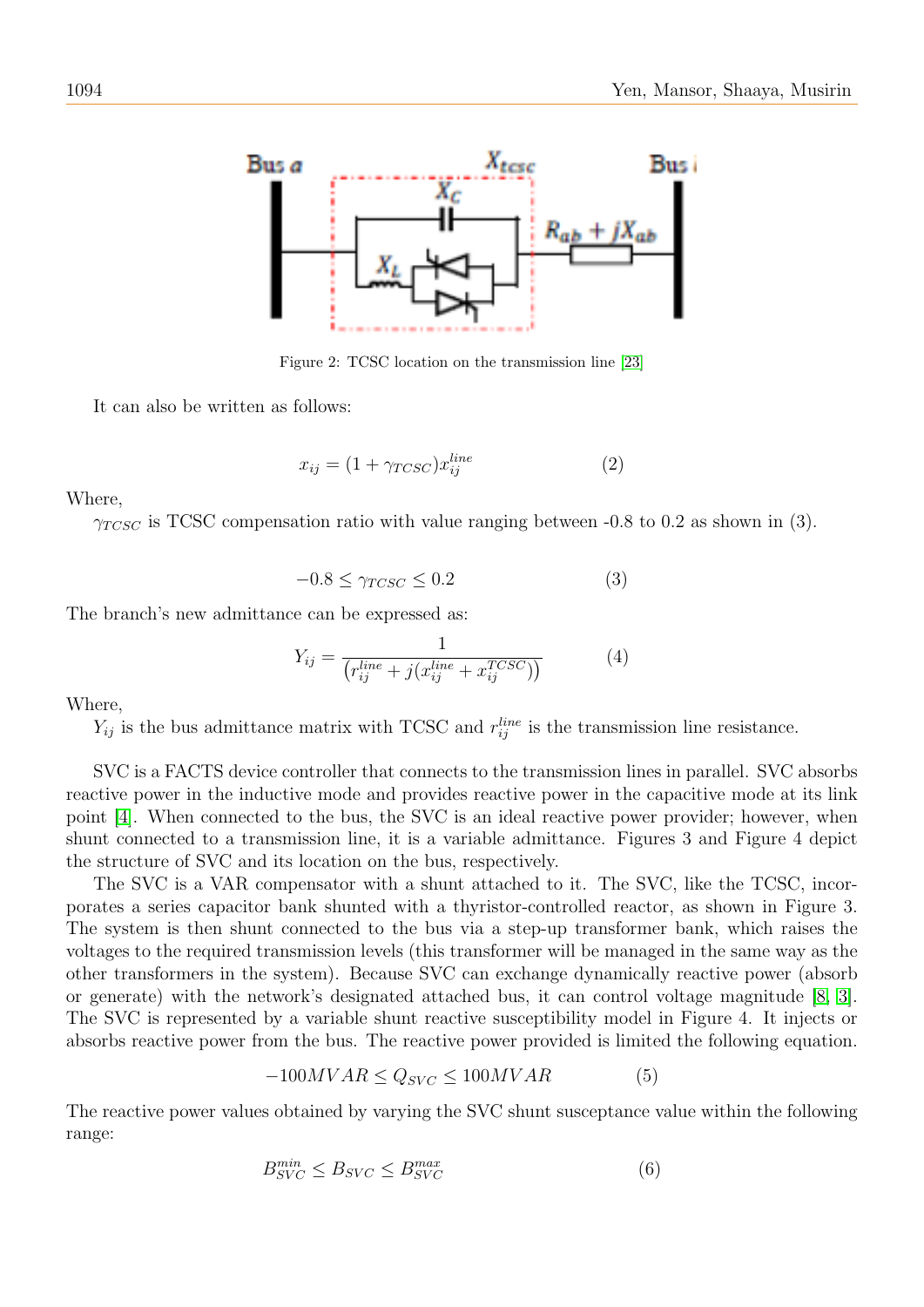

Figure 3: Basic Structure of SVC



Figure 4: SVC location on the bus [\[23\]](#page-11-8)

It is either inject or absorb reactive power from the bus.

Both SVC and TCSC have differences, and these differences complement each other to help minimize system power loss. The detailed differences between the two FACTS devices are shown in Table 1. The IEEE 26-bus RTS has been chosen as the project's test systems. 5 generators, 1 slack bus, 46 transmission lines, 7 transformers, and 8 shunt capacitors make up the bus system. Figure 5 illustrates the IEEE 26-Bus RTS single line diagram.

AIS is a computational technique, and the concept of AIS is derived from the biological vertebrate immune system [18], [19], which is based on natural immune system theories and aims to solve engineering and optimization problems [\[10\]](#page-10-8). AIS mimics the biological concepts of clone production, proliferation, and maturation. AIS algorithms are classified into four types: (a) negative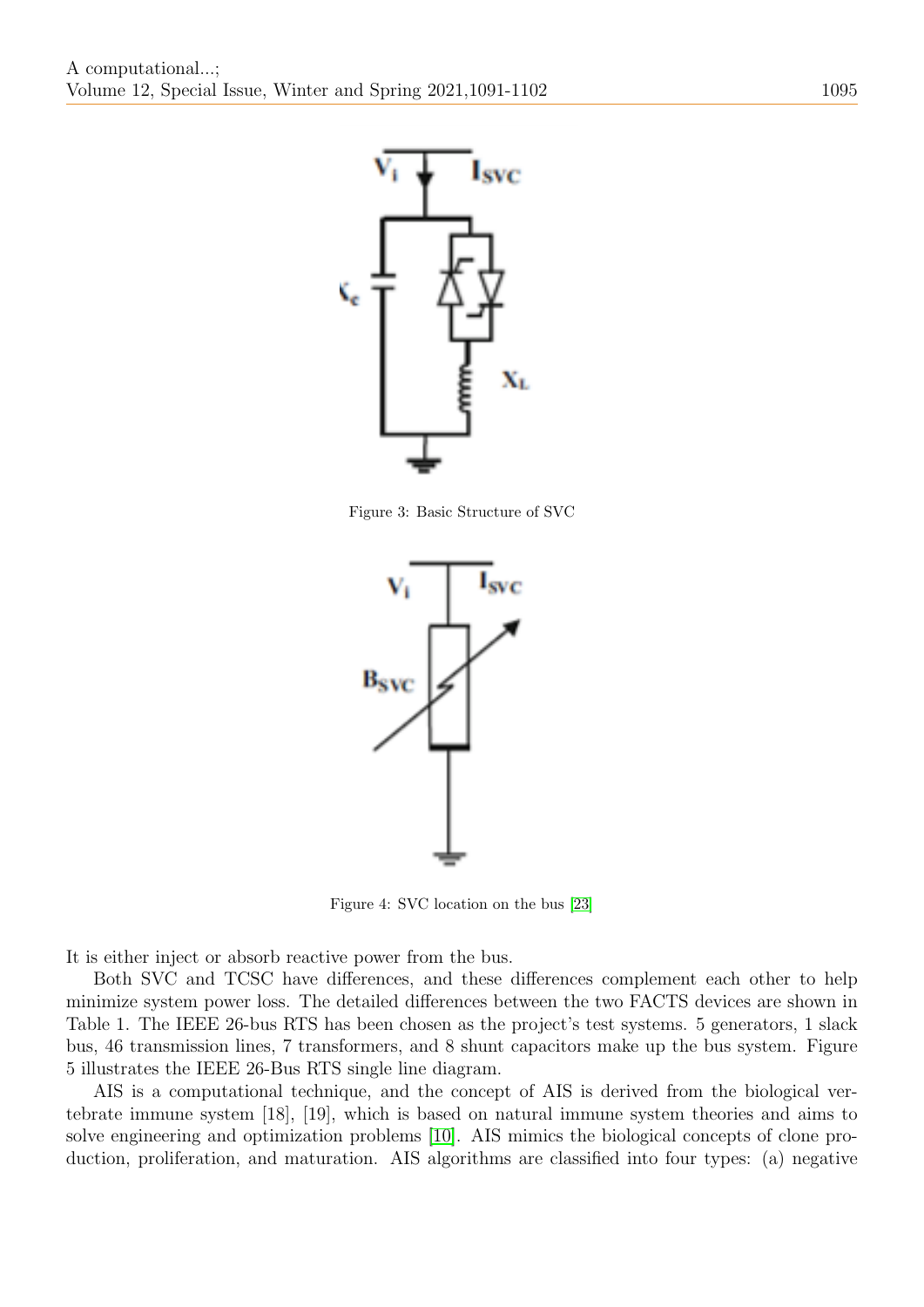| Table 1: Details on the differences of the multi-FACTS<br>TCSC |                       |                                                                                             |                                       |  |  |  |
|----------------------------------------------------------------|-----------------------|---------------------------------------------------------------------------------------------|---------------------------------------|--|--|--|
| No.                                                            | Details               |                                                                                             | $\overline{\text{SVC}}$               |  |  |  |
| 1.                                                             | Installation location | On the transmission line                                                                    | At the bus                            |  |  |  |
| 2.                                                             | Control variable      | Compensation ratio                                                                          | Reactive power (injected or absorbed) |  |  |  |
|                                                                |                       | Slack<br>→},<br>18<br>12<br>25<br>n<br>$23 -$<br>$^{24}$<br>15<br>$-20$<br>$21 -$<br>$17 -$ | - 13                                  |  |  |  |

Table 1: Details on the differences of the multi-FACTS

Figure 5: Single-line diagram of the IEEE 26-Bus RTS

selection algorithms [\[14\]](#page-11-9), (b) clonal selection algorithms [\[6\]](#page-10-9), (c) immune network algorithms [\[24\]](#page-11-10), and (d) dendritic cell algorithms [\[11\]](#page-10-10). With the ongoing advancement of AIS algorithms, the negative representation of information, inspired by the self-nonself discrimination method in Brain-Inspired Systems (BIS), is becoming a developing area of research in AIS [\[25\]](#page-11-11).

According to Figure 6, the first process of AIS is initialization, which is a process of generating random numbers of the control variables, which in this project are the locations of TCSC and SVC as well as the sizes of SVC and TCSC's reactance. During the initialization process, the fitness of system power loss is computed using (7) with the aid of the random numbers generated earlier. The objective function for this optimization problem is to minimize system power loss.

$$
P_{loss} = \sum_{l=1}^{br} R_l I_l = \sum_{i=1}^{b} \sum_{j=1, i \neq j}^{b} \left[ V_i^2 + V_j^2 - 2V_i V_j \cos(\delta_i - \delta_j) \right] Y_{ii} \cos\varphi_{ij}
$$
(7)

Where,

 $b$ r = the number of lines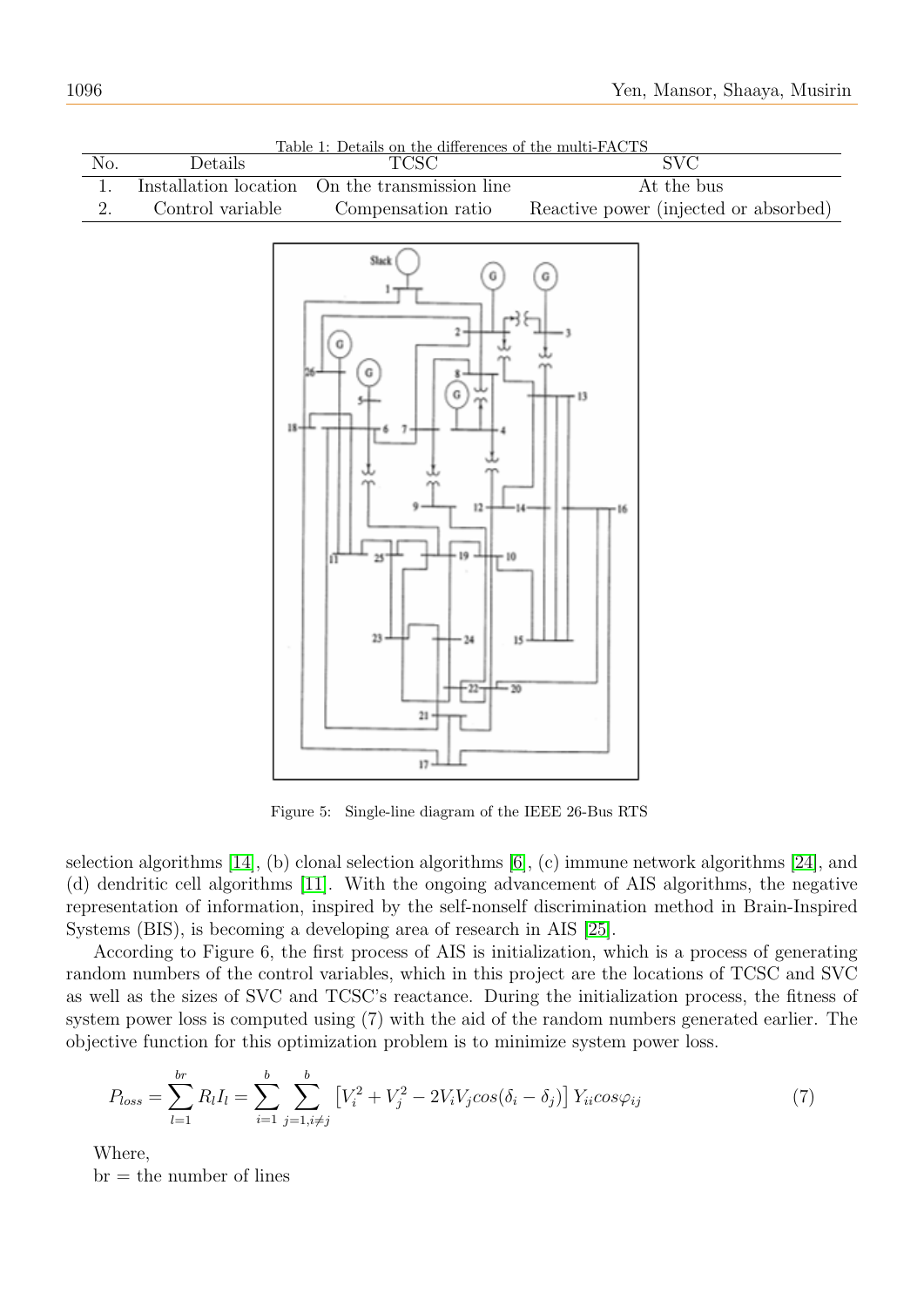$b =$  the number of buses

- $R_l$  = the resistance of the line  $l^{th}$
- $I_l$  = the current that flow through the line  $l^{th}$
- $V_i$  = the voltage magnitude at node  $i^{th}$
- $\delta_i$  = the angle at node  $i^{th}$

 $Y_{ij}$  = the magnitude of the line admittance between bus  $i^{th}$  and bus  $j^{th}$ 

 $\varphi_{ij}$  = the angle of the line admittance between bus  $i^{th}$  and bus  $j^{th}$ 



Figure 6: Flowchart of the AIS Algorithm [\[20\]](#page-11-12)

Moving on to the cloning procedure. The number of previously generated control variables is multiplied during cloning. AIS is a population-based optimization, which means that as many solutions as possible are produced for the best to be chosen. The system power loss is calculated once more, this time with the aid of cloning individuals.

Following that, the cloned individuals are subjected to the mutation process to produce offspring. The system power loss is calculated once more using the mutated individuals. The offspring have the same population size as the cloned population of 200 individuals.

Following that, the outcome will be subjected to the selection process. During the selection process, the best 20 of 200 generated individuals who survived as the fittest will be chosen. But first, the 200 people are ranked from top to bottom, with the lowest system power loss at the top and the highest system power loss at the bottom. The first 20 control variables are then used in the next process.

Finally, the top 20 individuals will undergo the convergence test. The convergence test is used as an indicator to determine whether the global optima has already been found by introducing a stopping criterion that states that the difference between the first and twentieth fitness values of the selected population must be equal to or less than 0.0001. Otherwise, the procedures will be repeated until the global optima is found. The output of this AIS optimization process will be the best locations in the IEEE 26-Bus RTS to install TCSC and SVC units with the best reactance sizes and reactive power (injected or absorbed), respectively.

#### 3. Results and discussion

As part of this project's implementation, the MATLAB programming language software was used to simulate the process of installing FACTS devices SVC and TCSC on the IEEE 26-Bus RTS using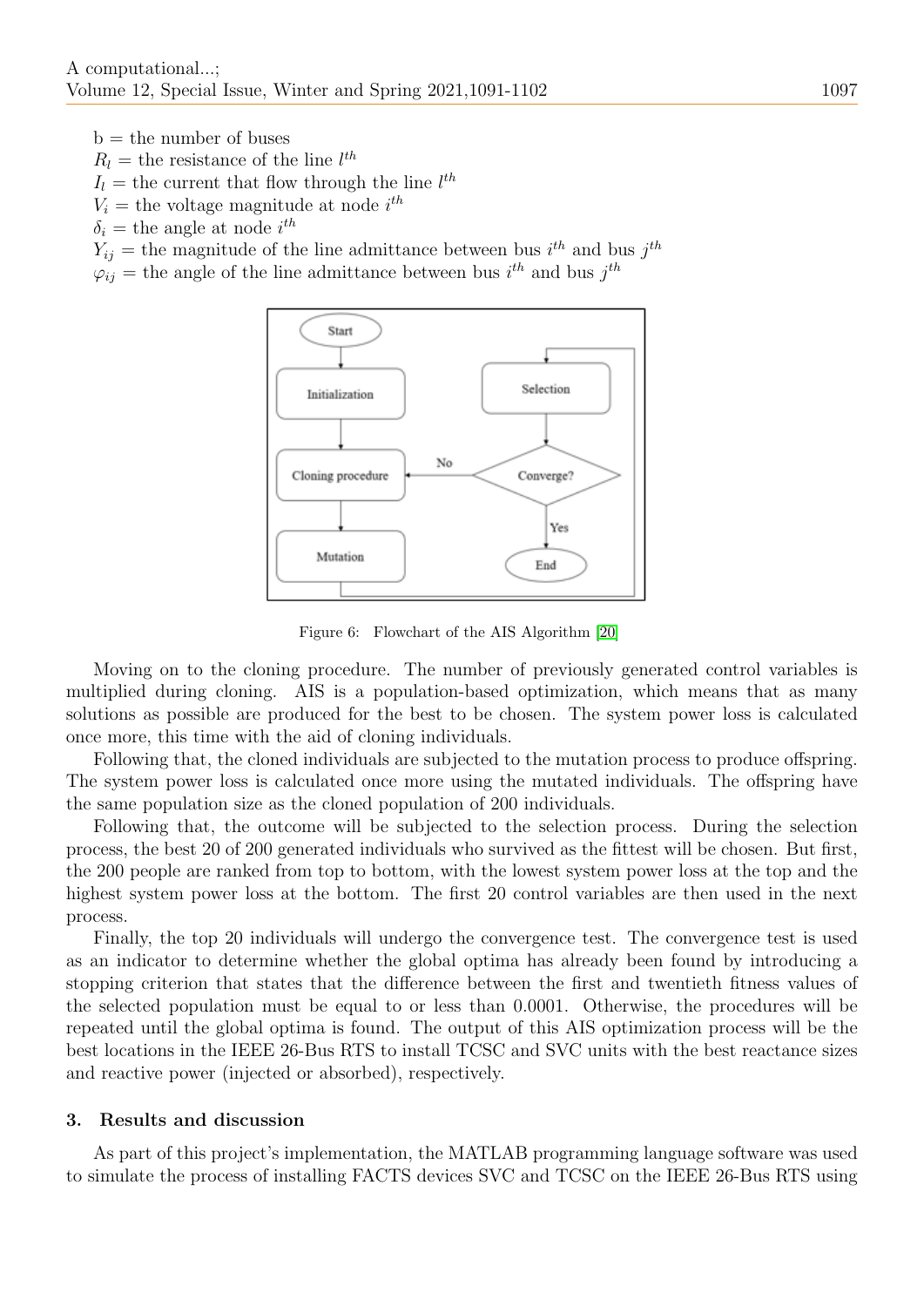the AIS algorithm technique. Based on its size, it was decided that one unit of SVC and one unit of TCSC would be installed on the IEEE 26-Bus RTS. The developed AIS algorithm follows the AIS flowchart in Figure 6 and was written in MATLAB M-file to produce results that meet the expected outcomes. Table 2 displays the carefully selected control variables. The goal of the created program is to achieve the best results possible while adhering to the constraints of both FACTS devices.

| Table 2: Details of the FACTS Devices selected for the installation |                  |                                                |                                    |  |  |  |
|---------------------------------------------------------------------|------------------|------------------------------------------------|------------------------------------|--|--|--|
| No.                                                                 | Details.         | <b>TCSC</b>                                    | SVC.                               |  |  |  |
|                                                                     |                  | Installation location On the transmission line | At the bus                         |  |  |  |
|                                                                     | Control variable | Compensation ratio                             | Reactive power (VAR)               |  |  |  |
|                                                                     | Specification    | $-0.8 \leq \gamma_{TCSC} \leq 0.2$             | $-100MVAR \le Q_{SVC} \le 100MVAR$ |  |  |  |

Three case studies have been presented in solving this multi-type FACTS device installation problem for minimizing system power loss. The first case is the base case, in which the test system is in steady state. The second case is (N-1) line contingency, in which one transmission line is disabled. This line is rated as the weakest among the others. Finally, the third case is (N-2) line contingency, in which the two weakest transmission lines are shut down. It is critical to introduce line contingency cases to determine whether the proposed AIS technique can solve multi-type FACTS devices installation problem when the power system is not in steady state, as occurs in real-world problem. To achieve the best results, the program was run ten times in each case to ensure that it produced consistent optimization results.

## 3.1. Case 1: Base Case

It was ensured for this base case that the system power loss would not exceed 17.60 MW after the TCSC and SVC were optimally installed. Before the FACTS devices are installed, the system power loss is 15.53 MW. Table 3 summarizes the Case 1 results. The table displays the AIS optimization results for 20 runs. The locations of TCSC and SVC units in the IEEE 26-Bus RTS, as well as their sizing and system power loss, can be seen.

| Table 3: Summarized results for Case 1 |           |               |            |                 |          |            |
|----------------------------------------|-----------|---------------|------------|-----------------|----------|------------|
| No.                                    | Location  | <b>Sizing</b> | Location   | Compensation    | Sizing   | Power      |
| of run                                 | of SVC    | of SVC        | of TCSC    | ratio,          | of XTCSC | Loss       |
|                                        | (Bus no.) | (MVAR)        | (Line no.) | $\gamma_{TCSC}$ | (p.u)    | $\rm (MW)$ |
| 1                                      | 9         | $-36.74$      | $4 - 8$    | 0.1910          | 0.0079   | 14.88      |
| $\overline{2}$                         | 9         | $-36.74$      | $4 - 8$    | 0.1910          | 0.0079   | 14.88      |
| 3                                      | 9         | $-36.74$      | $4 - 8$    | 0.1910          | 0.0079   | 14.88      |
| 4                                      | 9         | $-36.74$      | 4-8        | 0.1910          | 0.0079   | 14.88      |
| $\overline{5}$                         | 9         | $-36.74$      | $4 - 8$    | 0.1910          | 0.0079   | 14.88      |
| 6                                      | 9         | $-36.74$      | $4 - 8$    | 0.1910          | 0.0079   | 14.88      |
| 7                                      | 9         | $-36.74$      | $4 - 8$    | 0.1910          | 0.0079   | 14.88      |
| 8                                      | 9         | $-36.74$      | $4 - 8$    | 0.1910          | 0.0079   | 14.88      |
| 9                                      | 9         | $-36.74$      | $4 - 8$    | 0.1910          | 0.0079   | 14.88      |
| 10                                     | 9         | $-36.74$      | 4-8        | 0.1910          | 0.0079   | 14.88      |

According to Table 3, the best location for SVC unit is at bus 9, with a sizing of 36.74 MVAR injected to the bus. Meanwhile, TCSC unit is located on line 4-8, with a compensation ratio of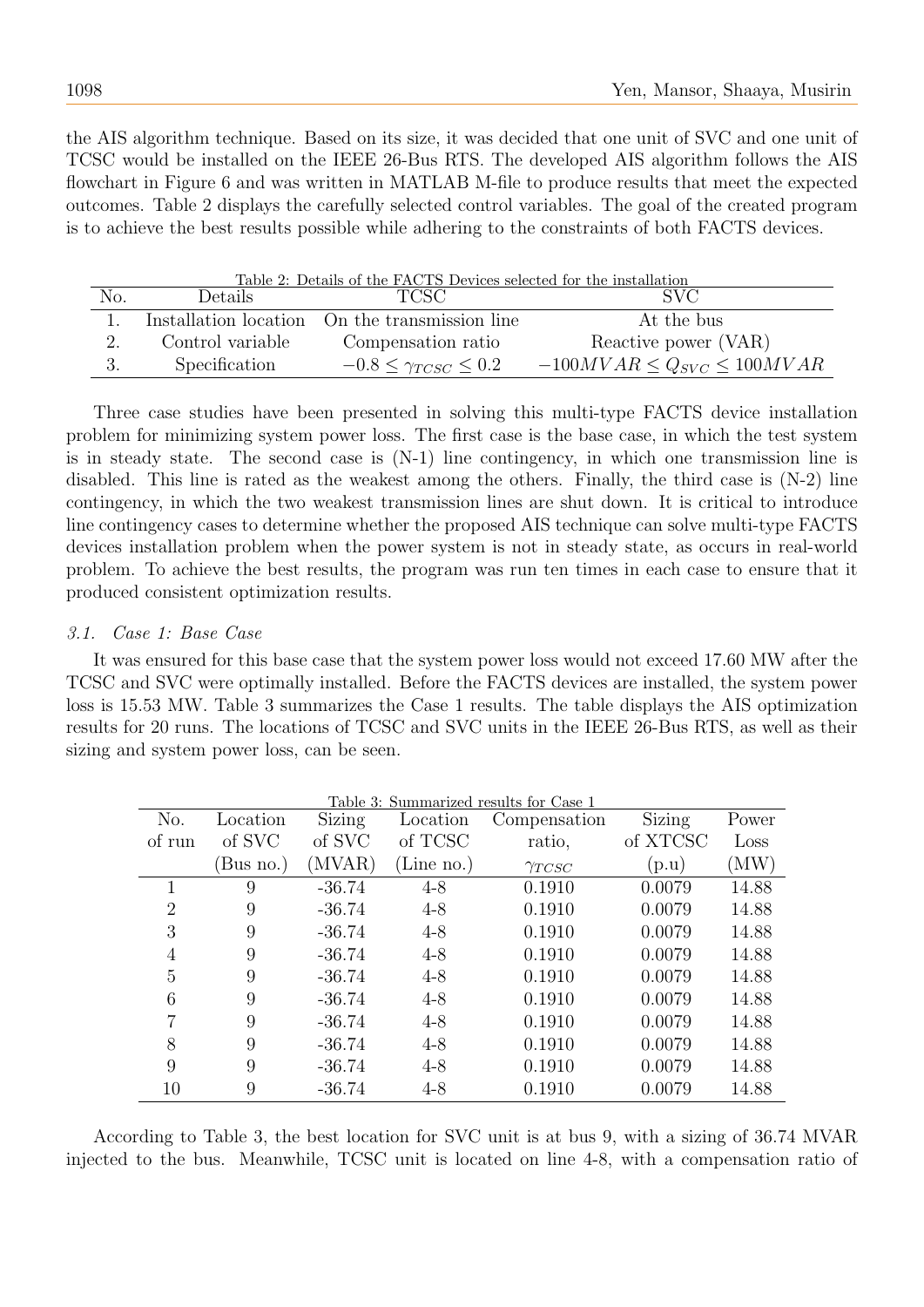0.1910. As a result, the TCSC reactance is 0.0079 p.u. The following is an example of TCSC reactance calculation:

$$
ine(4-8): X_{ab} = 0.0207p.u
$$
\n
$$
X'_{ab} = X_{ab} + X_{TCSC}
$$
\n
$$
(8)
$$
\n
$$
X'_{TCSC} = X'_{ab} + X_{ab} = 0.0286 - 0.0207 = 0.0079p.u
$$
\n
$$
(10)
$$

Following the installation of the TCSC and SVC units, the system power loss was reduced to 14.88 MW. This demonstrates that AIS has successfully identified the best locations and sizings for the installation of TCSC and SVC units for this steady state condition of the IEEE 26-Bus RTS.

## 3.2. Case 2: (N-1) line contingency

Lines 6-11 was taken offline for this Case 2. Table 4 displays the optimization results for Case 2 after ten runs. According to Table 4 of Case 2, the best location for SVC discovered via AIS is at bus 9, with a sizing of 36.74 MVAR injected to the bus. Meanwhile, with a compensation ratio of 0.1910, the optimal location of TCSC is at line 4-8, and the results are the same as in Case 1. However, the system power loss for this case after the installation of the TCSC and SVC units is 14.85 MW, which is less than 15.51 MW before the installation for this  $(N-1)$  line contingency condition.

| Table 4: Summarized results for Case 2 |           |          |            |                 |               |       |
|----------------------------------------|-----------|----------|------------|-----------------|---------------|-------|
| No.                                    | Location  | Sizing   | Location   | Compensation    | <b>Sizing</b> | Power |
| of run                                 | of SVC    | of SVC   | of TCSC    | ratio,          | of XTCSC      | Loss  |
|                                        | (Bus no.) | (MVAR)   | (Line no.) | $\gamma_{TCSC}$ | (p.u)         | (MW)  |
|                                        | 9         | $-36.74$ | $4 - 8$    | 0.1910          | 0.0079        | 14.85 |
| $\overline{2}$                         | 9         | $-36.74$ | $4 - 8$    | 0.1910          | 0.0079        | 14.85 |
| 3                                      | 9         | $-36.74$ | $4 - 8$    | 0.1910          | 0.0079        | 14.85 |
| 4                                      | 9         | $-36.74$ | $4 - 8$    | 0.1910          | 0.0079        | 14.85 |
| 5                                      | 9         | $-36.74$ | $4 - 8$    | 0.1910          | 0.0079        | 14.85 |
| 6                                      | 9         | $-36.74$ | $4 - 8$    | 0.1910          | 0.0079        | 14.85 |
| 7                                      | 9         | $-36.74$ | $4 - 8$    | 0.1910          | 0.0079        | 14.85 |
| 8                                      | 9         | $-36.74$ | $4 - 8$    | 0.1910          | 0.0079        | 14.85 |
| 9                                      | 9         | $-36.74$ | $4 - 8$    | 0.1910          | 0.0079        | 14.85 |
| 10                                     | 9         | $-36.74$ | $4 - 8$    | 0.1910          | 0.0079        | 14.85 |

# 3.3. Case 3: (N-2) line contingency

For Case 3, lines 6-11 and 10-12 have been removed from the IEEE 26-Bus RTS. Table 5 summarizes the optimization results for Case 3, which includes ten runs. According to the table, the best location to install an SVC unit is on bus 9 with a size of 36.74 MVAR injected into the bus. At the same time, line 4-12 with a compensation ratio of 0.1910 is the best place to install a TCSC unit. Furthermore, the FACTS devices were installed properly, resulting in a reduction of system power loss from 16.59 MW (pre-installation) to 15.69 MW (after installation).

# 3.4. Comparison between cases

Table 6 compares the outcomes of the three scenarios. Because the line contingency cases are implemented to represent the practical scenario when a fault occurs, the proposed AIS program can still find the optimal locations and sizing of the TCSC and SVC units in the power system. According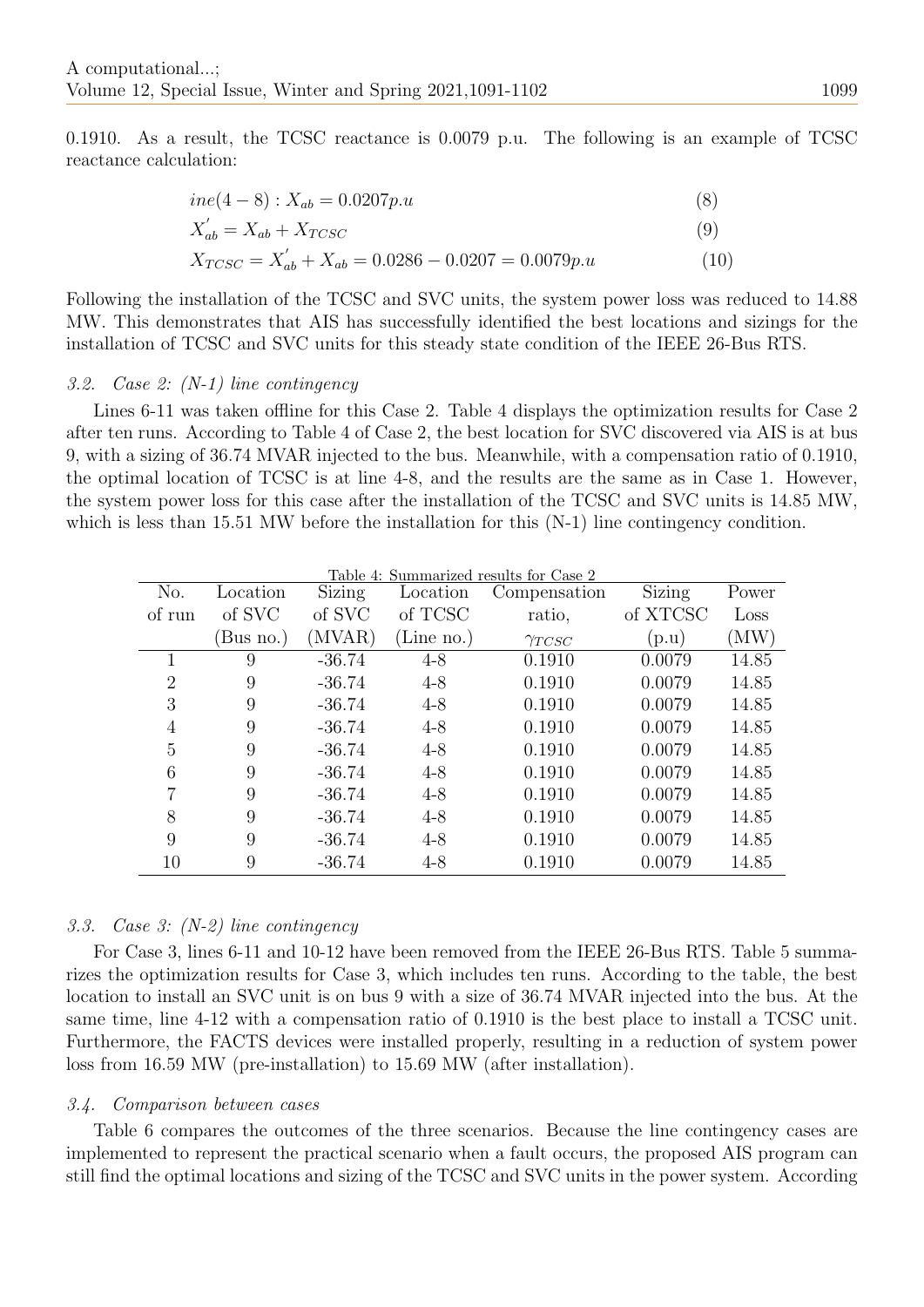| Table 5: Summarized results for Case 3 |          |               |            |                 |               |            |
|----------------------------------------|----------|---------------|------------|-----------------|---------------|------------|
| No.                                    | Location | <b>Sizing</b> | Location   | Compensation    | <b>Sizing</b> | Power      |
| of run                                 | of SVC   | of SVC        | of TCSC    | ratio,          | of XTCSC      | Loss       |
|                                        | Bus no.) | (MVAR)        | (Line no.) | $\gamma_{TCSC}$ | (p.u)         | $\rm (MW)$ |
|                                        | 9        | $-36.74$      | $4 - 8$    | 0.1910          | 0.0079        | 15.69      |
| $\overline{2}$                         | 9        | $-36.74$      | $4 - 8$    | 0.1910          | 0.0079        | 15.69      |
| 3                                      | 9        | $-36.74$      | $4 - 8$    | 0.1910          | 0.0079        | 15.69      |
| 4                                      | 9        | $-36.74$      | $4 - 8$    | 0.1910          | 0.0079        | 15.69      |
| 5                                      | 9        | $-36.74$      | $4 - 8$    | 0.1910          | 0.0079        | 15.69      |
| 6                                      | 9        | $-36.74$      | $4 - 8$    | 0.1910          | 0.0079        | 15.69      |
|                                        | 9        | $-36.74$      | $4 - 8$    | 0.1910          | 0.0079        | 15.69      |
| 8                                      | 9        | $-36.74$      | $4 - 8$    | 0.1910          | 0.0079        | 15.69      |
| 9                                      | 9        | $-36.74$      | $4 - 8$    | 0.1910          | 0.0079        | 15.69      |
| 10                                     | 9        | $-36.74$      | $4 - 8$    | 0.1910          | 0.0079        | 15.69      |

to the comparison, the greater the transmission line outage, the greater the system power loss, but it remains within the constraint value. These line contingencies conditions help to deal with real-world scenarios in which lines go down due to electrical faults. However, regardless of the inconvenience, the installation location of FACTS devices can still be generated and will be located at the most suitable location. Regardless, the system power loss is minimized. These findings show that the installation location of both devices, SVC and TCSC, has a consistent result.

| Table 6: Comparison between the three cases |            |              |                             |  |  |
|---------------------------------------------|------------|--------------|-----------------------------|--|--|
| Case                                        | Case 1:    | Case 2:      | Case $3$ :                  |  |  |
|                                             | Base case  | $(N-1)$ line | $(N-2)$ line                |  |  |
|                                             |            | contingency  | contingency                 |  |  |
| Outage $Line(s)$                            |            |              | $\mathcal{D}_{\mathcal{L}}$ |  |  |
| No. of transmission line                    | 46         | 45           | 44                          |  |  |
| Location of SVC                             | 9          | 9            | 9                           |  |  |
| Sizing of SVC (MVAR)                        | $-36.74$   | $-36.74$     | $-36.74$                    |  |  |
| Location of TCSC                            | Line $4-8$ | Line $4-8$   | Line $4-8$                  |  |  |
| XTCSC(p.u)                                  | 0.0079     | 0.0079       | 0.0079                      |  |  |
| Power loss (MW)                             | 14.88      | 14.86        | 15.69                       |  |  |

## 4. Conclusion

In conclusion, this paper successfully presented the AIS optimization technique for the installation of multi-type FACTS devices, TCSC and SVC, in the power system. Three case studies were presented in finding the optimal locations and sizings of the FACTS devices to minimize system power loss. According to the optimization results, AIS is a prospective computational intelligence technique that can be used to optimally install multi-FACTS devices in the best location with their optimal sizing while taking system constraints into account. This is evident when the system power loss produced by AIS is compared to the system power loss prior to installation. Across multiple runs, the proposed AIS algorithm produced consistent results. Furthermore, in this project, the line contingency approach was used to vary the input and execute an acceptable output to validate the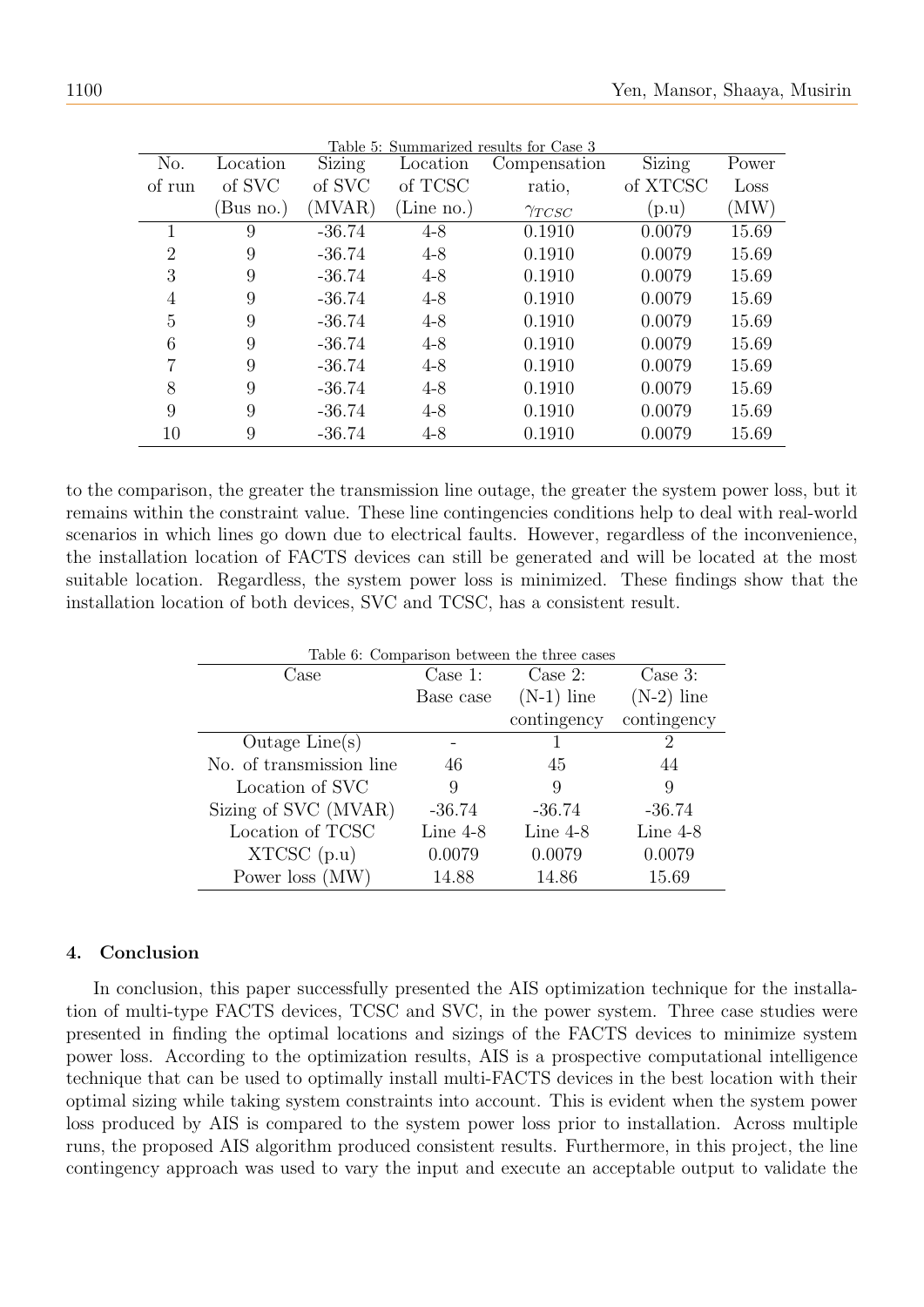system works even during disruptions. This implementation improves system stability while simultaneously reducing system power loss, which has always been a problem in the electrical power system. Moreover, the power system operating costs will be reduced because of the reduced system power loss.

In the future, the research project can be done with different FACTS devices to see if the system is more likely to optimize or not. Different types of FACTS devices provide different benefits; thus, it is more important to investigate in the optimization of a power system to achieve the best result possible. Since this project has used two FACTS devices, SVC and TCSC, it can be expanded by implementing Unified Power Flow Controller (UPFC) and Static Synchronous Compensator (STAT-COM), which have been associated with instantaneous minimization of voltage deviation at load buses and real power loss in transmission lines in various research papers. Furthermore, this project can be improved by analyzing transmission line contingency to select the most suitable transmission lines in line contingency cases. As a result, the proposed AIS optimization technique is more refined in terms of accuracy.

#### Acknowledgement

The authors would like to thank the Ministry of Higher Education Malaysia (MOHE) for funding this research. The MOHE has fully funded this research through the Fundamental Research Grant Scheme (FRGS), with the project code: FRGS/1/2020/TK0/UNITEN/03/4.

#### References

- [1] U. Aickelin and D. Dasgupta, Artificial Immune Systems Tutorial, A Bibliogr. Comput. Sci. Dep. Univ. MEMPHIS USA, 60 (4) (2010) 1–29.
- <span id="page-10-1"></span>[2] Y. Amrane and M. Boudour, Optimal reactive power dispatch based on particle swarm optimization approach applied to the Algerian electric power system, in 2014 IEEE 11th International Multi-Conference on Systems, Signals and Devices, SSD 2014, 2014.
- <span id="page-10-7"></span>[3] K. Balamurugan, R. Muralisachithanandam, and V. Dharmalingam, Performance comparison of evolutionary programming and differential evolution approaches for social welfare maximization by placement of multi type FACTS devices in pool electricity market, Int. J. Electr. Power Energy Syst., 67 (2015) 517–528.
- <span id="page-10-5"></span>[4] F. Berrouk and K. Bounaya, Optimal Power Flow For Multi-FACTS Power System Using Hybrid PSO-PS Algorithms, J. Control. Autom. Electr. Syst., 29 (2)(2018) 177–191.
- <span id="page-10-3"></span>[5] R. K. Bindal, A Review of Benefits of FACTS Devices in Power System, Ijeat, 3 (4) (2014) 105–108.
- <span id="page-10-9"></span>[6] L. Castro, L. Castro, F. J. V Zuben, and F. J. V Zuben, Learning and optimization using the clonal selection principle, IEEE Trans. Evol. Comput., 6 (3)( 2002) 239–251.
- <span id="page-10-0"></span>[7] G. Deb, K. Chakraborty, and S. Deb, Voltage stability analysis using reactive power loading as indicator and its improvement by FACTS device, in 1st IEEE International Conference on Power Electronics, Intelligent Control and Energy Systems, ICPEICES 2016, (2017) 1–5.
- <span id="page-10-6"></span>[8] S. Dixit, L. Srivastava, A. Singh, and G. Agnihotri, Optimal Placement of TCSC For Enhancement of Power System Stability Using Heuristic Methods: An Overview, Int. J. Hybrid Inf. Technol., 8 (6) (2015) 367–374.
- <span id="page-10-4"></span>[9] M. El-Azab, W. A. Omran, S. F. Mekhamer, and H. E. A. Talaat, Allocation of FACTS devices using a probabilistic multi-objective approach incorporating various sources of uncertainty and dynamic line rating, IEEE Access, 8 (2020) 167647–167664.
- <span id="page-10-8"></span>[10] J. D. Farmer, N. H. Packard, and A. S. Perelson, The immune system, adaptation, and machine learning, Phys. D Nonlinear Phenom., 22( 1–3)(1986) 187–204.
- <span id="page-10-10"></span>[11] J. Greensmith, U. Aickelin, and J. Twycross, Articulation and clarification of the dendritic cell algorithm, in Lecture Notes in Computer Science (including subseries Lecture Notes in Artificial Intelligence and Lecture Notes in Bioinformatics), 4163 (2006) 404–417.
- <span id="page-10-2"></span>[12] V. K. Gupta, S. Kumar, and B. Bhattacharyya, Enhancement of Power System Loadability with FACTS Devices, J. Inst. Eng. Ser. B, 95 (2) (2014) 113–120.
- [13] T. Jansen and C. Zarges, Artificial immune systems for optimisation, in GECCO'12 Proceedings of the 14th International Conference on Genetic and Evolutionary Computation Companion, (2012) 1059–1077.